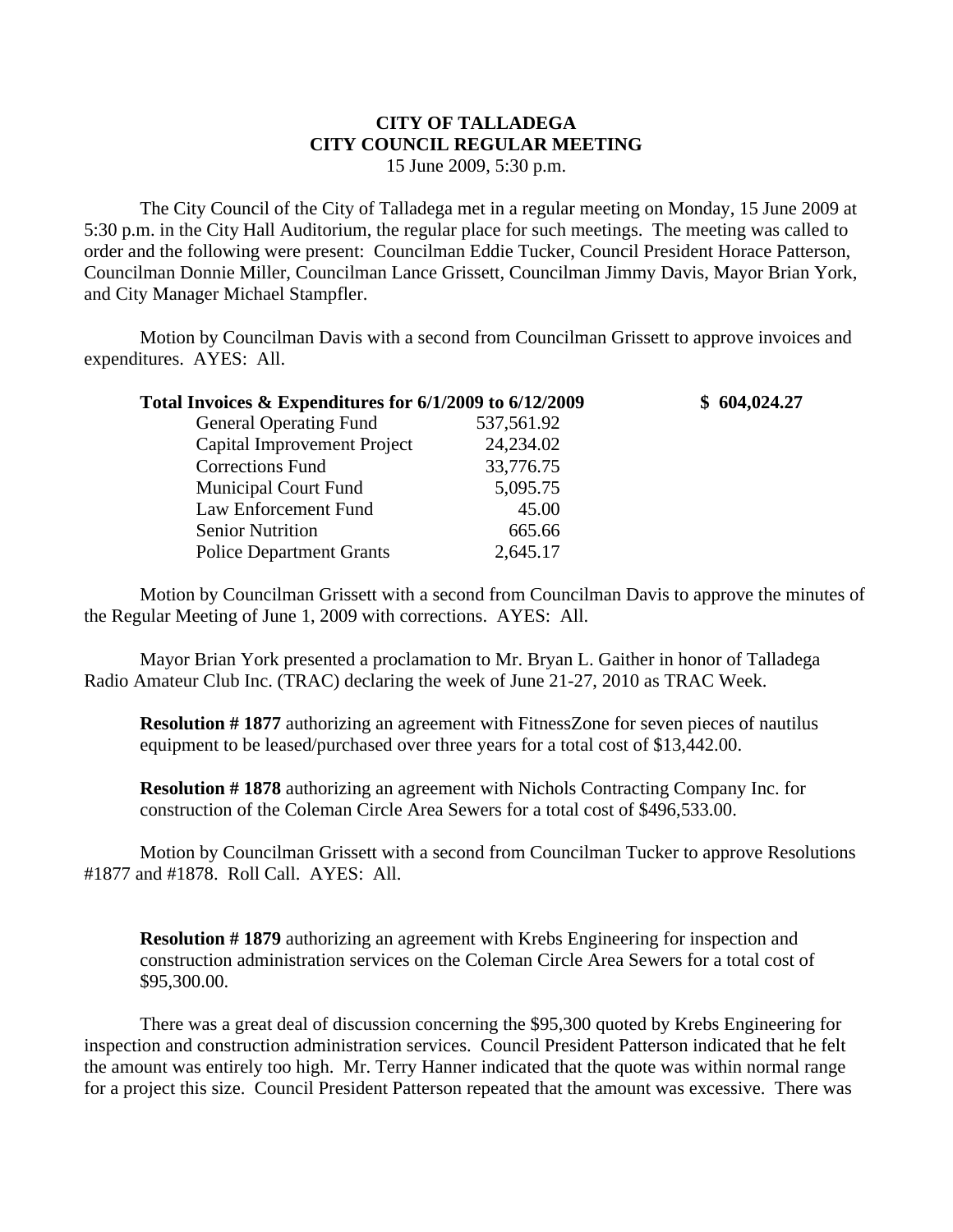more discussion concerning whether a full-time inspector needed to be on site or if only part-time inspection services were required. Councilman Miller asked if perhaps there was someone on staff who could work as a part-time inspector. City Manager Stampfler voiced his concerns on holding up any part of the Coleman Circle project that may delay its completion and interfere with next year's CDBG grant applications. Motion by Councilman Grissett with a second by Councilman Tucker to table Resolution #1879 and send it back for re-negotiation. AYES: All.

**Ordinance #1657** declaring certain municipal property surplus and approving lease agreement with Complete Car Wash Systems Inc. for municipal property located at the Talladega Municipal Airport.

Motion by Councilman Grissett with a second from Councilman Tucker for immediate consideration of Ordinance #1657. Roll Call. AYES: All.

Motion by Councilman Grissett with a second from Councilman Tucker for the reading of the heading only of Ordinance #1657. Roll Call. AYES: All.

## **An ordinance declaring certain municipal property surplus and not needed for public purposes and approving and ratifying lease agreement with Complete Car Wash Systems, Inc., a corporation for municipal property located at the Talladega Municipal Airport.**

Motion by Councilman Grissett with a second by Councilman Tucker for approval of Ordinance #1657. Roll Call. AYES: All.

Motion by Councilman Grissett with a second from Councilman Davis to approve the Water Department's invoices and expenditures. AYES: Councilman Davis, Councilman Grissett, Council President Patterson and Councilman Miller. NAYS: Councilman Tucker.

## **Total Invoices & Expenditures for 6/4/2009 to 6/11/2009 \$ 347,276.04**

Council President Patterson stated that the Council was tardy in evaluating the City Manager and that he took some responsibility for that. Dr. Patterson requested Councilman Grissett and Councilman Davis compile an instrument for evaluation. Councilman Tucker requested that he also have some input on putting together the evaluation instrument. It was requested that the City Clerk look for the evaluation format that was done on the previous City Manager, Thomas Christie.

City Manager Stampfler announced the resignation of the Public Works Director Mark Patrick. Council President Patterson requested that in the future he get an e-mail on such matters so that he didn't find out about them from reading the newspaper. The discussion then turned to whether the Director should be replaced immediately or allow the Assistant Public Works Director supervise the department until the financial situation improved. City Manager Stampfler stated that he felt it was very important to fill the position as quickly as possible to handle the critical issues of ditches and other conditions around the City and that he disagreed with putting a hold on filling the position. The Council consensus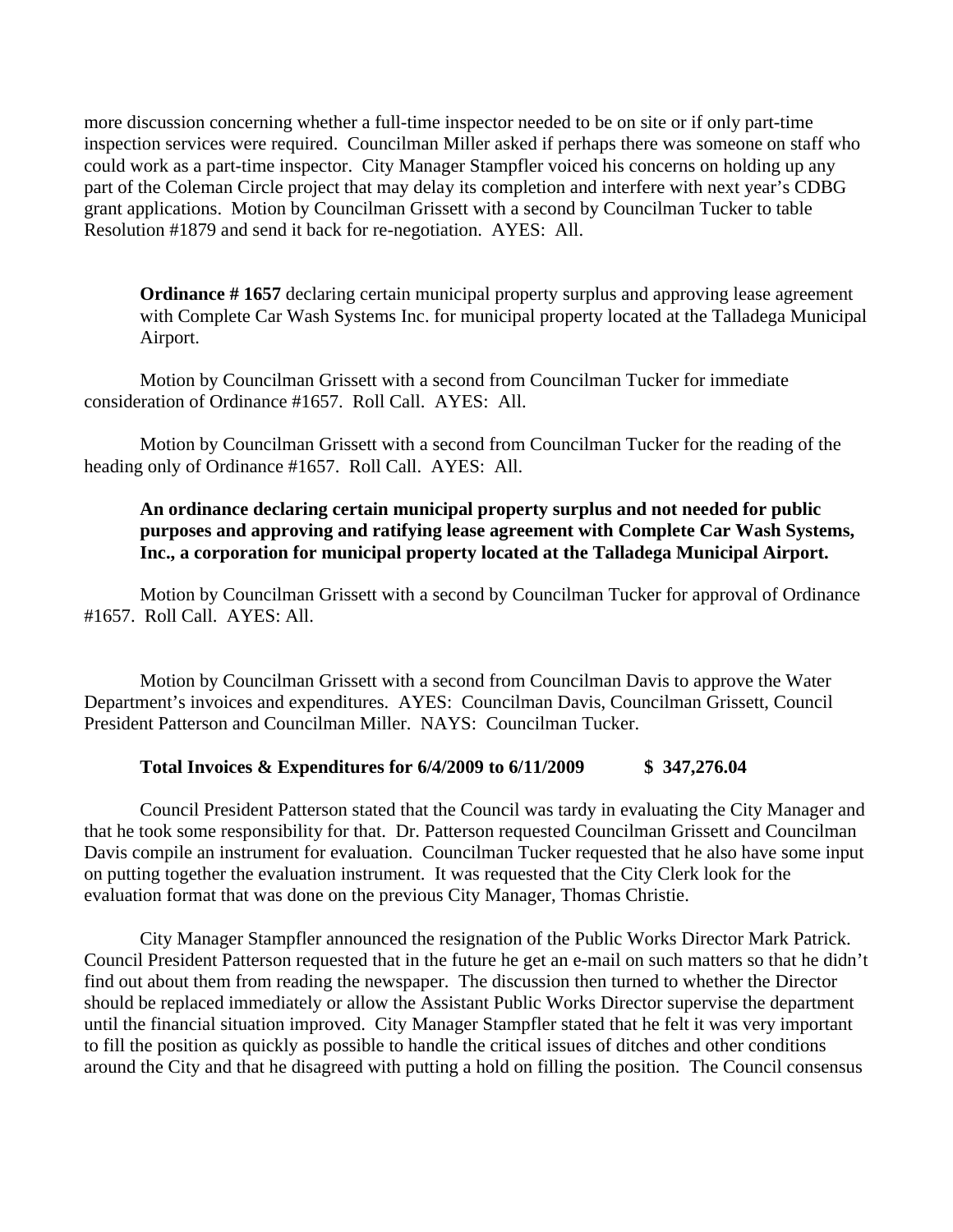was to wait four months and review the City's financial condition before filling the Public Works Director position.

A map of the new City Limits was presented to the Council by the Director of the Community Development Department.

Motion by Councilman Davis with a second from Councilman Grissett to approve the Speed Hump Policy as presented. AYES: Councilman Davis, Councilman Grissett, Council President Patterson and Councilman Miller. NAY: Councilman Tucker.

Councilman Tucker objected to some of the wording in the policy such as: cul-de-sacs aren't allow to have a speed hump, everyone on the street must sign a petition, street has to be 500 ft long, and the police department has approval to install instead of the City Council. Councilman Tucker stated that it should be up to the residents if they want a speed bump and not a policy dictating whether a speed bump was allowed.

Teri St. James presented Charter Communications' response to the additional free connections which stated that additional municipal buildings would be assessed a \$4.99 monthly administrative fee. Council President Patterson directed that Charter Communication be written a letter requesting that they live up to the commitment they made in the Council chambers when their representative was here.

Council was informed that the Police Department had applied for another equipment grant totaling \$10, 250.00 with no match required from the Justice Assistant Grant (JAG) program.

Council was informed that the Employee Recognition Program (Top Guns) was re-instated with no changes. Council President Patterson asked when the program would be started and City Manager Stampfler indicated that it would perhaps be ready by the first of August. Cathy Fuller, Personnel Director, described the program as follows: a committee consisting of employees from every department would review nominations from other employees and from those nominations would select an employee or team to be recognized before the Council and awarded a day off with pay.

Councilman Tucker commented on houses along  $17<sup>th</sup>$  Street that were in bad repair and needed to be looked into by Code Enforcement. Councilman Tucker also commented on a bit pot hole on Knox Street that needed attention.

Councilman Davis commented on a need to focus on the goals set when the Council first took office. He further stated that progress has been made not only downtown but with the houses that have been condemned and cleaned up and that despite the concern about money don't forget the need to improve the quality of life in our community.

Council President Patterson stated that he believed in letting people do their jobs and that it matters to him how employees are treated and about employee morale. Council President Patterson stated that he was deeply concerned that current employees could not be given raises because of the financial situation. Dr. Patterson again stated that he felt strongly about how the employees were treated and that "we need to treasure our employees."

Motion for adjournment.